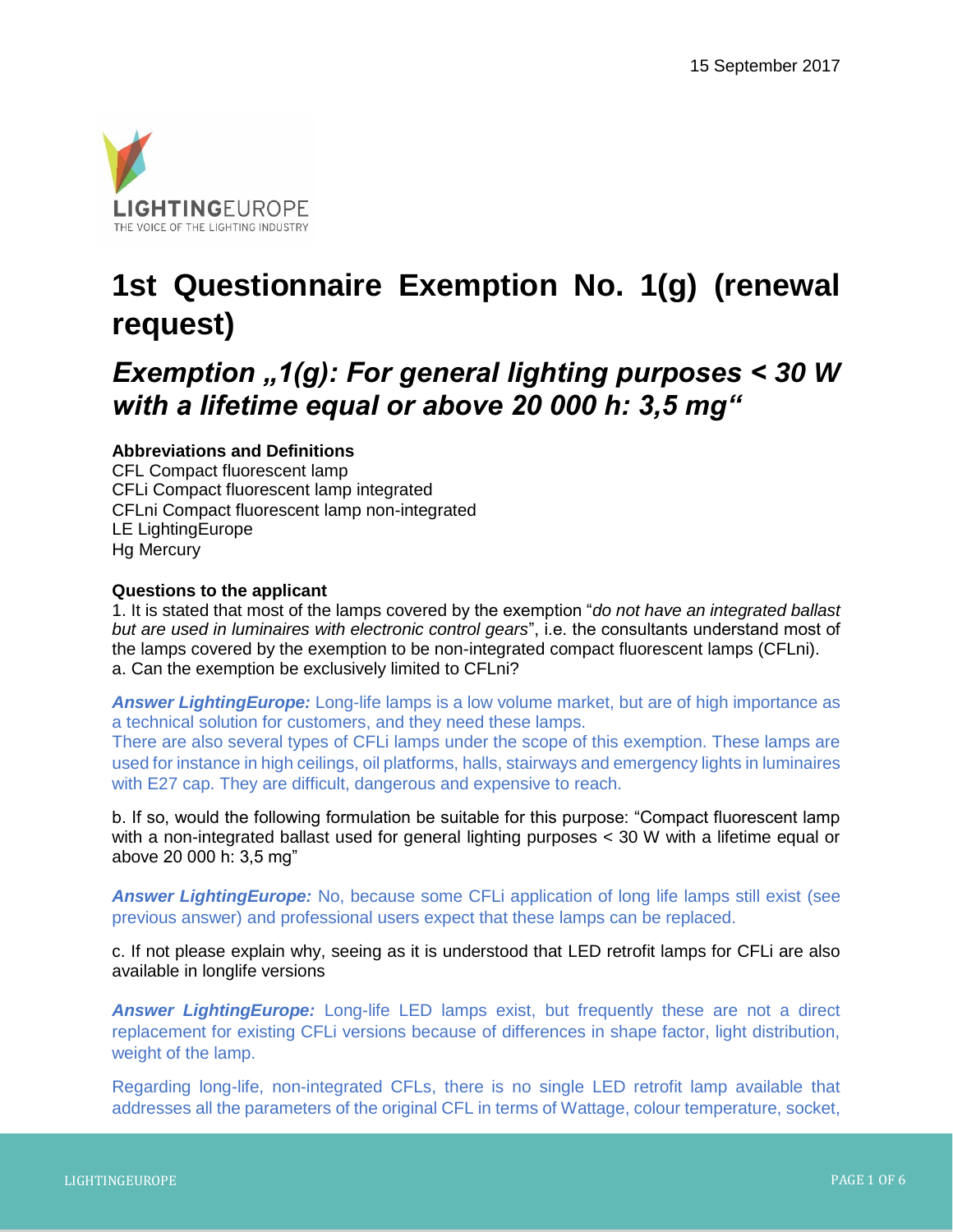lumen output and switching cycles, not even within a 10% tolerance range. Therefore, in the case of CFL-ni, no LED retrofit (substitute)exists.

The situation is similar for long-life, integrated CFLs. Their LED retrofit equivalents are restricted to limited products of the portfolio that can address all the relevant parameters such as Wattage, colour temperature, socket and lumen output of CFLs, within a 10% tolerance range.

A consequence of customers changing over to LEDs that are not 1:1 retrofits (substitutes) could be disharmonious illumination (mixing CFL and LEDs). CFLs have been tested for decades in real operational environments. The LED lifetime has still to be proven on a large scale in real applications as those described above (1a), time is needed to build the confidence with the customers to make the transition to the new technology.

In general, it can be said that there is no generic incentive to develop 1:1 replacements in LED technology for every individual CFL lamp type, since the market decides between CFLs and LEDs based on the needed technical (electric, lighting etc.) specifications, the total cost of ownership, and/or based on other criteria e.g. environmental, design, company image considerations.

2. The range of lifetimes of lamps falling under this exemption is understood to be between 20,000-60,000 hours. Please confirm this understanding and specify the actual typical lifetimes of lamps placed on the market through this exemption.

*Answer LightingEurope:* We can confirm that lifetime span of 20.000 – 60.000h is typical for CFL non-integrated lamps.

These lamps have been designed for very long lifetime and applications (professional use/ nonhousehold) in areas where lamp replacement is difficult and expensive due to high ceilings, special luminaire design for critical application requirements or too much of a disturbance of running processes during long operating hours. Also, applications where safety of people is at stake e.g. heavy-duty industry halls, chemical industry and oil platforms requiring very reliable long-life specifications. For these applications, the nominal (average) lifetime is always exceeding the minimum requirement of 20 kHrs. The same situation is valid for CFLi, minimum requirement being 20 kHrs, actual lifetimes will differ by manufacturer, whose specifications can be found in their documentation and are publicly available on their websites.

3. In section 10 of the application, reference is made to a confidential comprehensive list of lamps with average mercury content placed on the market through this exemption. Please forward this list, to support the evaluation of this application. The list shall be used for internal purposes and shall remain confidential.

*Answer LightingEurope:* This list did not contain the CFL long-life lamps as at that time the renewal of the exemptions for mercury did not refer to lamps from exemption 1g.

LightingEurope is in the process of updating this list with the additional information. We thank Oeko Institute for understanding that this compiled list should remain confidential.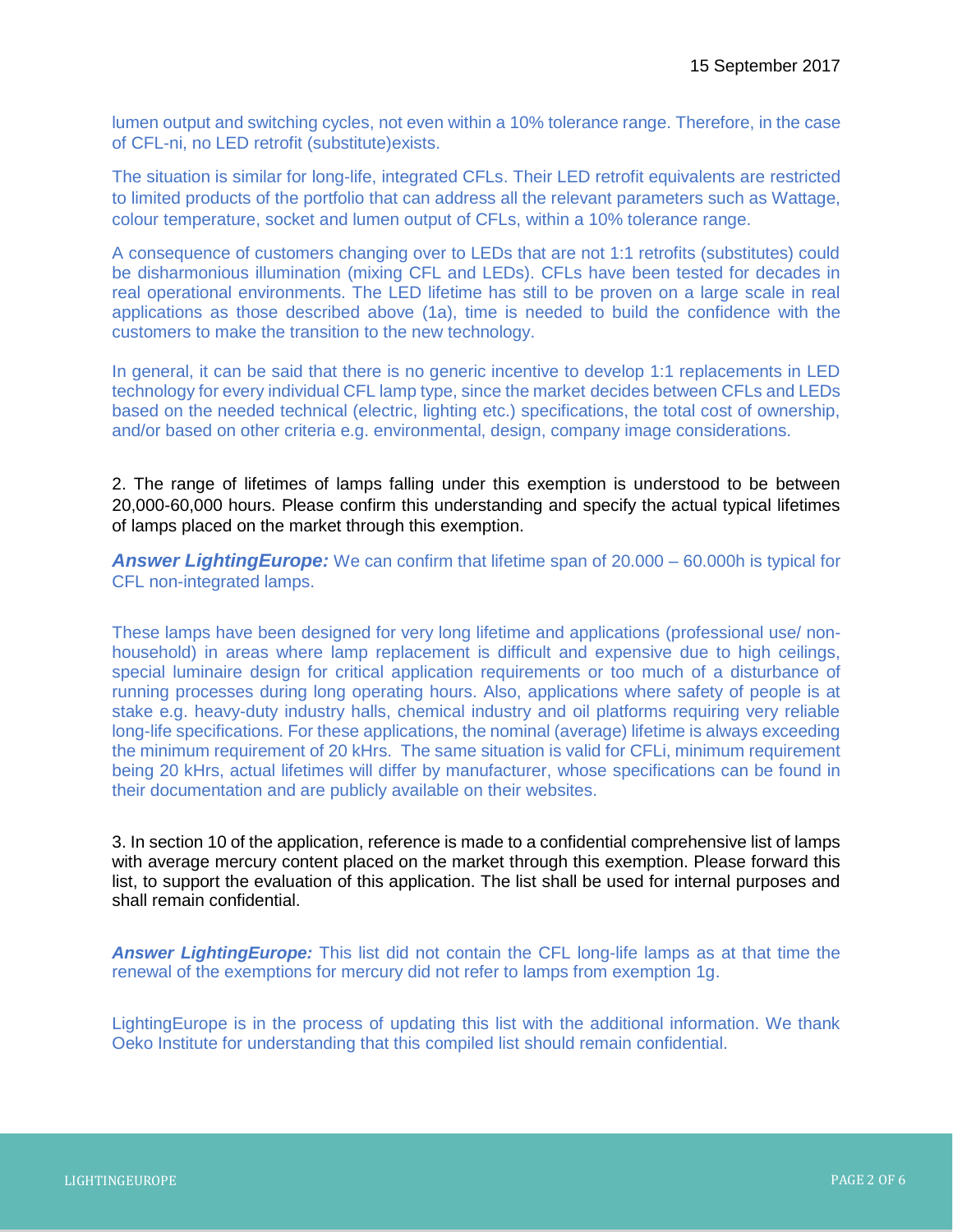4. Please estimate for how long the exemption shall be needed, independent of the maximum validity that can be granted for an exemption. In this respect please provide detail as to the estimated stock of luminaires using lamps falling under this exemption and its expected development over time.

**Answer LightingEurope:** The typical application of these lamps is in long lifetime situations where lighting is used as an enabler for (continuous) running operations. (Individual) lamp replacement is difficult and expensive; safety aspects may be involved.

In these kinds of applications, a changeover to LED technology is possible but it is only considered in case of a major overhaul i.e. replacing the entire infrastructure including its lighting. Our prediction is that at least a period of 10 years is expected, assuming a 10-15% annual rate of replacement, and although admittedly, the market is changing rapidly, we envisage a minimum of 5 years.

Within the context of the study on the impact of the new Single Lighting Regulation, the EU consultant VHK developed the Melissa model, in cooperation with stakeholders (among them LightingEurope). In this model, the CFL long-life are not explicitly present. A prediction of the stock of the total number of luminaires equipped with CFL long-life lamps, might be made by taking 2-3% of the predicted total installed CFL luminaires extrapolated over the next years.

5. LED alternatives for CFL lamps tend to consume less energy than their CFL counterparts. Please specify the typical ratio between CFL power supply (wattage) and the power supply of a comparable LED retrofit lamp. Alternatively please give a few examples providing insight as to the range of this ratio for various lamps (for example CFLi versus CFLni or in relation to typical fixtures used for lamps covered by the exemption.

**Answer LightingEurope:** It is not possible to draw generic conclusions as to what the achieved ratio in power would be for all existing lamp types for which no LED replacement is available at all yet.

In relation to non-integrated CFLs, there is no retrofit LED alternative available that addresses all the parameters of the original CFL in terms of Wattage, colour temperature, socket, and lumen output and, switching cycles, not even within a 10% tolerance range.

For 98% of the CFL market there is no LED retrofit lamp available that could be plugged into the existing CFLni sockets. Only 2% of the CFL market has a socket into which a LED lamp can be plugged in, but in this case the lumen output is half of the original. This is a significant compromise for the customer and therefore these LED lamps cannot be considered a true 'retrofit', or substitute. In practice, this would be a downgrade option, that would compromise the lighting needs and potentially the safety of people. The market decides between CFLi, CFLni and LEDs based on the needed technical (electric, lighting etc.) specifications, the total cost of ownership, and/or based on other criteria e.g. environmental, design, company image considerations. Energy efficiency is only one of the parameters taken into account in this complex decision-making process.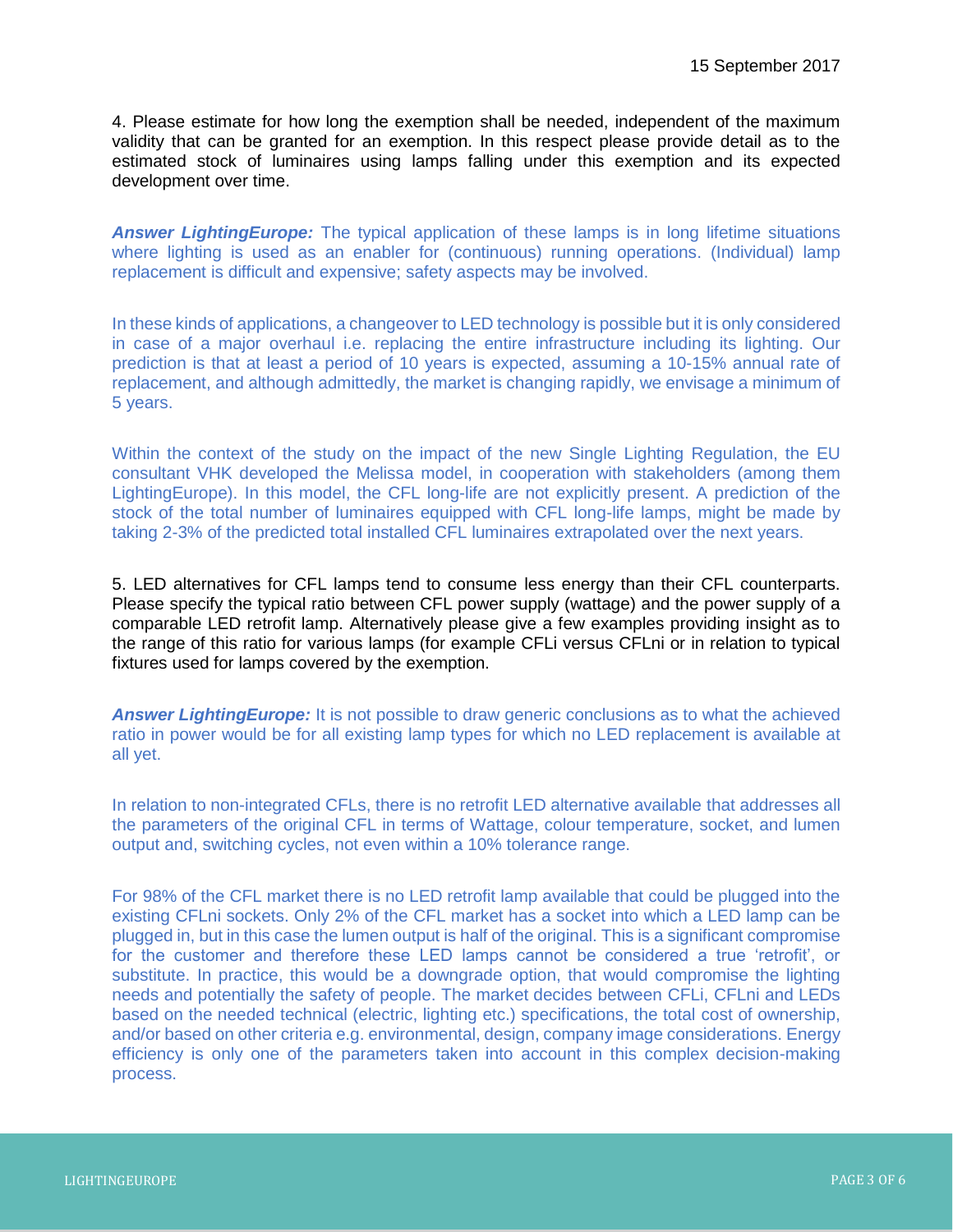6. It is stated that "For many applications the prices of LED-based alternatives for CFL lamps (especially for increased wattages) are still significantly higher…" Please specify the price range of CFL Lamps covered by this exemption. If possible please specify a range for CFLi lamps and for CFLni lamps.

*Answer LightingEurope:* In line with anti-trust laws and the LightingEurope code of conduct, pricing is not discussed within LightingEurope. Oeko Institute is encouraged to collect this information directly from companies.

7. As part of the evaluation, socio-economic impacts shall also be compiled and evaluated. For this purpose, please provide details in respect of the following:

a. Estimations related to the volume of EEE concerned and the amount of mercury to be avoided shall be made on the basis of the Ex. 1(g) market volume being between 2-3% of the total CFL market volume and in relation to data provided in the past for CFL lamps in general. Please specify if the 2-3% value is related to the total CFL market volume or to the market volume relevant for CFL lamps of Ex. 1(a), with a power supply < 30 W.

#### *Answer LightingEurope:* The 2-3% on page 7 of the exemption request is meant to be read as the percentage of the total CFL market (CFL-i and CFL-ni of all lamp powers).

b. Estimations related to the amount of waste to be generated through a forced substitution shall be made on the basis of the Ex. 1(g) market volume and data specified above. Please further specify what the typical number of lamps per luminaire is for long life lamps falling under Ex. 1(g).

**Answer LightingEurope:** Forced substitution is not advised, as there is a very high risk that customers, manufacturers and society would be significantly impacted in terms of technical feasibility, electrical compatibility, safety, waste generation and economic cost. Lack of a LED substitute impacts operations in for example a traffic tunnel, a chemical plant, an oil platform etc.

Generic system overhaul prevails. For CFLni luminaires the typical amount of CFLni lamps varies between 1 and 4 lamps per luminaire. In our answer to DG Environment dated 20160920 (see table below) we used our best known average value: 1.5 lamps per luminaire with CFL lamps.

| DUDIIC SECIOI. |                     |               |               |
|----------------|---------------------|---------------|---------------|
| Lamp type      | lamps in the market | lamps/fixture | fixtures      |
| T5             | 619.000.000         | 2,5           | 247.600.000   |
| T8             | 1.483.000.000       | 2,0           | 741.500.000   |
| <b>CFLni</b>   | 619.000.000         | 1,5           | 412.666.667   |
| <b>Total</b>   | 2.721.000.000       |               | 1.401.766.667 |

Based on data of the Ecodesign Study (lot 8/9/10, "Melisa model")<sup>1</sup>, the following number of lamps and luminaires or fixtures in EEE are on the EU market in the commercial, industrial and public sector:

 $\overline{\phantom{a}}$ 

<sup>1</sup> Preparatory Study on Light Sources for Ecodesign and/or Energy Labelling Requirements ('Lot 8/9/19') available at the following link: [http://ecodesign-](http://ecodesign-lightsources.eu/sites/ecodesign-lightsources.eu/files/attachments/LightSources%20Task2%20Final%2020151031.pdf)

[lightsources.eu/sites/ecodesignlightsources.eu/files/attachments/LightSources%20Task2%20Final%2020151031.pdf](http://ecodesign-lightsources.eu/sites/ecodesign-lightsources.eu/files/attachments/LightSources%20Task2%20Final%2020151031.pdf)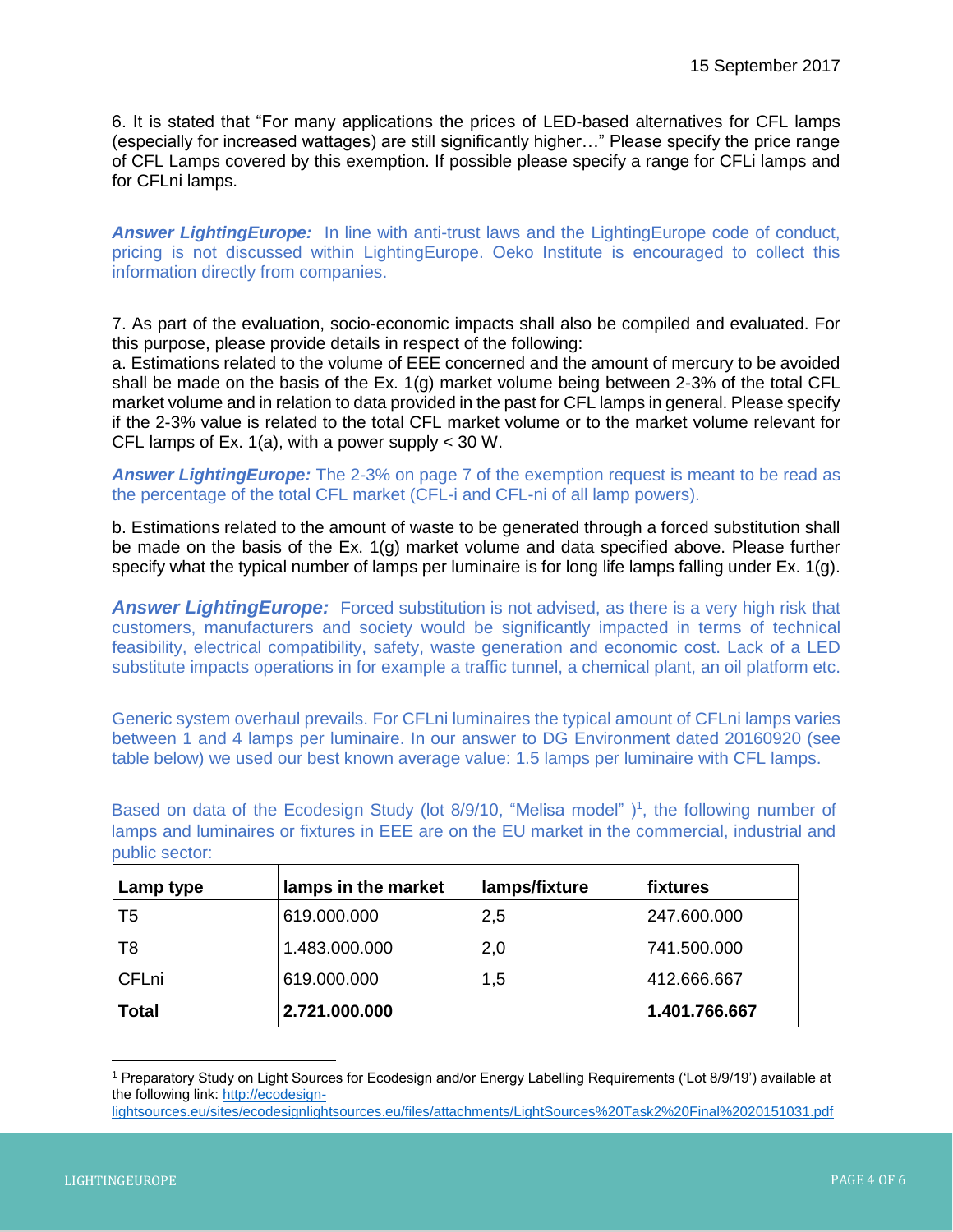Some of the lamps can be exchanged by LED replacement lamps, while in most cases a change of the luminaire is expected. Costs are caused by higher prices for LED lamps, costs of the luminaires and labour costs.

c. Please estimate possible impacts on employment in total, in the EU and outside the EU, should the exemption not be granted. Please detail the main sectors which possible impacts are expected – lamp manufacture, supply chain, retail, etc.

*Answer LightingEurope:* For compliance reasons, LightingEurope cannot compile employment-related figures for the lighting industry.

We believe that there will be an additional socio-economic impact on the applications sectors, i.e. the customers of these products, that should also be considered.

d. Please estimate additional costs associated with a forced substitution should the exemption not be granted, and how this is divided between various sectors (e.g. private, public, industry: manufacturers, suppliers, retailers).

**Answer LightingEurope:** CFLni: A major differentiating aspect would be if the assumption is that the entire luminaire would have to be replaced (most plausible situation today, since no CFLni replacement lamps are available.) The replacement costs have been estimated for general CFL luminaires in our earlier answer to DG Environment (dated 20160920 – see table below).

For luminaires for long-life lamps, the replacement costs are more difficult to estimate since these luminaires are installed in places where even lamp replacement is difficult or dangerous and continuous operation is needed. In these applications availability of a full retrofit is important, since insurance and safety aspects are essential in these applications.

Based on data of the Ecodesign Study (lot 8/9/10, "Melisa model")<sup>2</sup> the following number of lamps and luminaires or fixtures in EEE are on the EU market in the commercial, industrial and public sector:

| Lamp type    | lamps in the market | lamps/fixture | fixtures      |
|--------------|---------------------|---------------|---------------|
| T5           | 619.000.000         | 2,5           | 247.600.000   |
| T8           | 1.483.000.000       | 2,0           | 741.500.000   |
| <b>CFLni</b> | 619.000.000         | 1,5           | 412.666.667   |
| <b>Total</b> | 2.721.000.000       |               | 1.401.766.667 |

Some of the lamps can be exchanged by LED replacement lamps while in most cases a change of the luminaire is expected. Costs are caused by higher prices for LED lamps, costs of the luminaires and labour costs.

 $\overline{\phantom{a}}$ 

<sup>2</sup> Preparatory Study on Light Sources for Ecodesign and/or Energy Labelling Requirements ('Lot 8/9/19') available at the following link: [http://ecodesign-](http://ecodesign-lightsources.eu/sites/ecodesign-lightsources.eu/files/attachments/LightSources%20Task2%20Final%2020151031.pdf)

[lightsources.eu/sites/ecodesignlightsources.eu/files/attachments/LightSources%20Task2%20Final%2020151031.pdf](http://ecodesign-lightsources.eu/sites/ecodesign-lightsources.eu/files/attachments/LightSources%20Task2%20Final%2020151031.pdf)